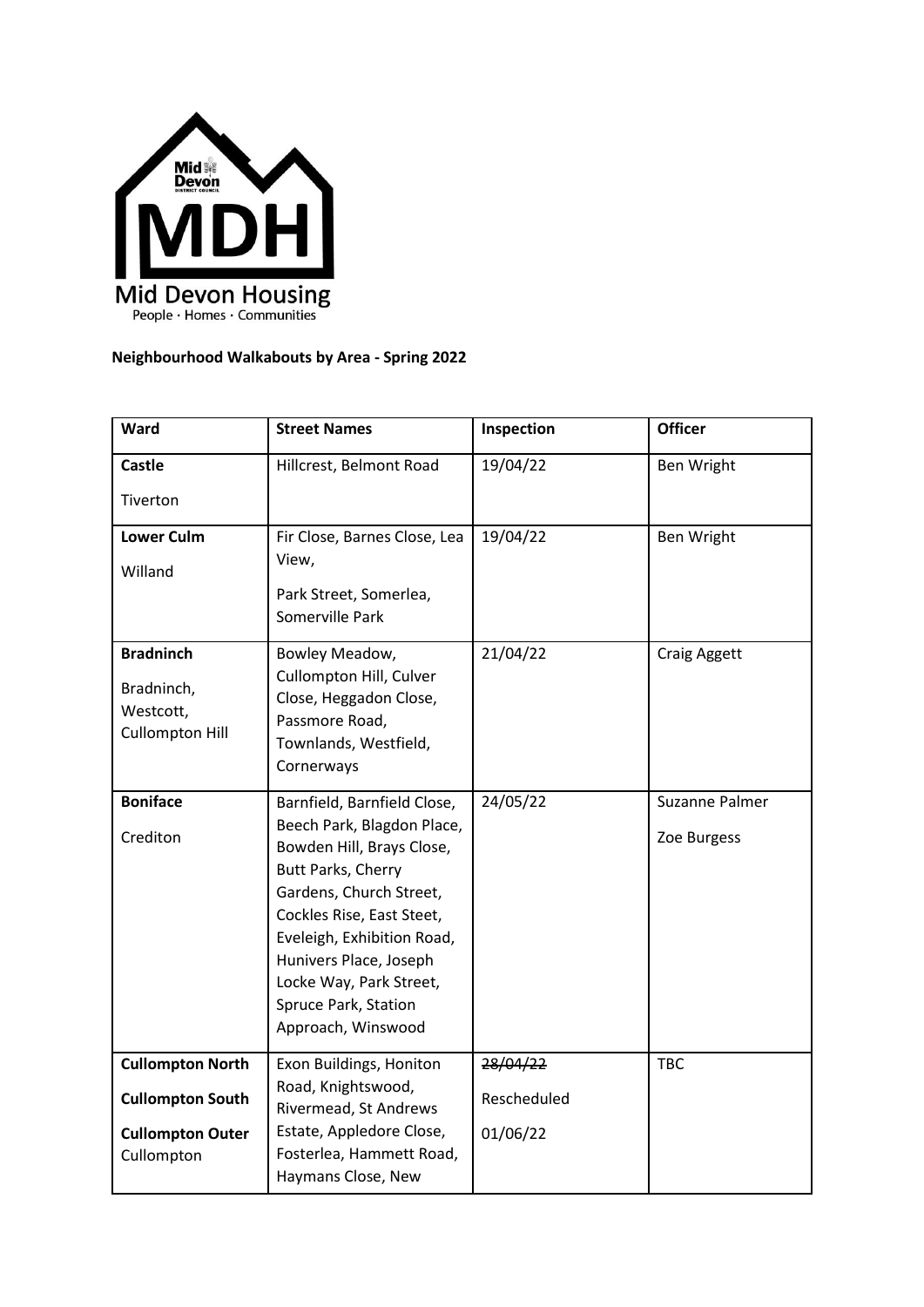| Kentisbeare<br>Butterleigh                  | Street, Orchard Way,<br>Reeds Place, Shortlands<br>Road, Vickery Close,<br>Woolcott Way, Parsons<br>Close, Silver Park, The<br>Close.                                                                                                                                      |          |                               |
|---------------------------------------------|----------------------------------------------------------------------------------------------------------------------------------------------------------------------------------------------------------------------------------------------------------------------------|----------|-------------------------------|
| <b>Lower Culm</b><br>Uffculme               | Ashley Close, Ayshford,<br>College Green, Coronation<br>Crescent, Culm Haven,<br><b>Highland Terrace, Russett</b><br>Close                                                                                                                                                 | 26/04/22 | Ben Wright                    |
| <b>Halberton</b>                            | Boyes Close, Britton Close,<br>Crossparks, Crossways, Hill<br>Head, Orchard View,<br>Pethertons, Rock View                                                                                                                                                                 | 20/04/22 | <b>Chrissy Miles</b>          |
| Lawrence<br>Crediton                        | <b>Baptist Chapel Court,</b><br><b>Buller Road, Churchill</b><br>Drive, Newcombes,<br>Stanbury Court, Tannery,<br><b>Thurlow Close</b>                                                                                                                                     | 24/05/22 | Suzanne Palmer<br>Zoe Burgess |
| <b>Westexe North</b><br>Tiverton            | Westexe North, Boyce<br>Place, Cameron Close,<br>Roundhill, Higher<br>Cotteylands, Lower<br>Cotteylands, Melbourne<br>Street, Leat Street,<br>Shortridge Mead, Skinner<br>Close, Rudds Buildings,<br>Prospect Place, Wellbrook<br>Green, Higher Wellbrook<br><b>Street</b> | 27/04/22 | Ben Wright                    |
| Cadbury<br>Thoverton,<br>Cadbury, Bickleigh | Bell Meadow, Broadlands,<br><b>Bullens Close, Cadbury</b><br>Cross Cottages, Silver<br><b>Street</b>                                                                                                                                                                       | 05/05/22 | <b>Craig Aggett</b>           |
| Lowman<br>Tiverton                          | Beech Road, Catherine<br>Close, Cedar Road,<br>Chestnut Road, Courtney<br>Road, Elmore Way,<br>Hawthorne Road,<br>Heathcoat Way, Holly<br>Close, Holly Road, Killerdy<br>Mead, Kings Crescent, Lilac<br>Road, Lime Close, Lime                                             | 04/05/22 | <b>Chrissy Miles</b>          |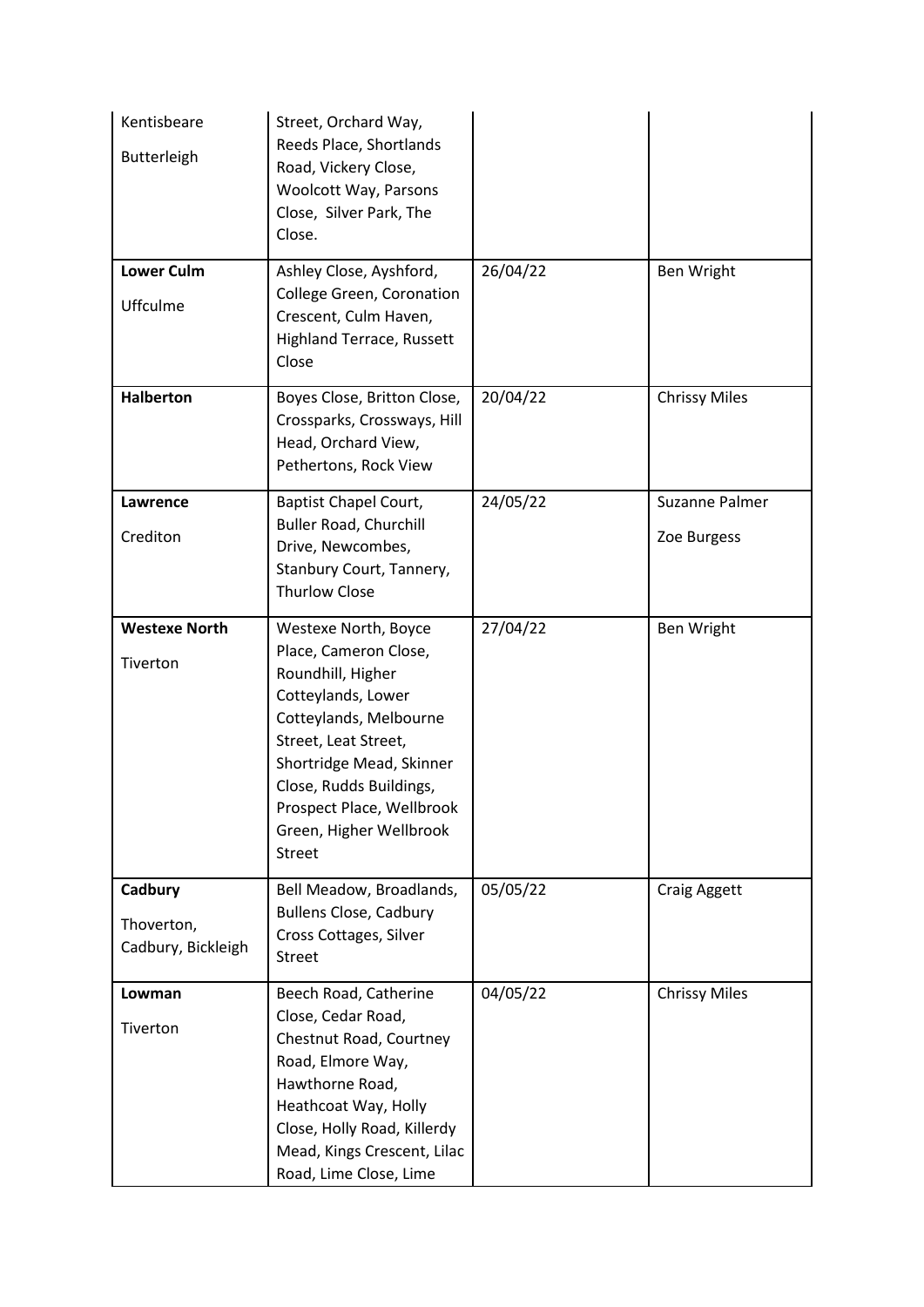|                                                                                            | Road, Moorhayes<br>Bungalows, Queensway,<br>Romans Way, Siddalls<br>Gardens, Sunningbrook<br>Road, Sycamore Road, The<br>Close, Watery Lane                                                                                                                                                                                                      |          |                            |
|--------------------------------------------------------------------------------------------|--------------------------------------------------------------------------------------------------------------------------------------------------------------------------------------------------------------------------------------------------------------------------------------------------------------------------------------------------|----------|----------------------------|
| Yeo, Upper Yeo,<br>Taw<br>Cheriton Bishop,<br>Yeoford,<br>Copplestone,<br>Colebrooke, Bow, | Bewsley Hill, Bellingate,<br>Gleblands, Yeodale,<br>Sunnymead, Yeo View,<br>Godfreys Gardens, Nymet<br>Hayes, Tozers                                                                                                                                                                                                                             | 18/05/22 | Sophie Gale<br>Olivia Fray |
| <b>Westexe South</b><br>Tiverton                                                           | West Exe South, Brewin<br>Road, Birchen Lane, Broad<br>Lane, King Street,<br>Pathfields, Amory Road,<br>Curwood Crescent,<br>Dunsford Way, Howden<br>Road, Narrow Lane, The<br>Walronds, Westfield Road,<br>Wingfield Close, Orchard<br>Way, Shapland Place                                                                                      | 03/05/22 | Ben Wright                 |
| <b>Cranmore</b><br>Tiverton                                                                | Blackmore Road, Butler<br>Close, Carpenter Close,<br>Coleridge Road, Coles<br>Mead, Ford Road,<br>Halsbury Road, Ham Place,<br>Harrowby Close, Hermes<br>Avenue, Lazenby Road,<br>Lime Kiln Road, Mackenzie<br>Way, Marshall Close, Old<br>Road, Pugsley Road, Sage<br>Grove, St Andrews St<br>North, Temple Crescent,<br><b>Tumbling Fields</b> | 12/05/22 | Ben Wright                 |
| Westexe<br>Tiverton                                                                        | Palmerston Park, Turner<br>Rise, Authers Heights,<br><b>Arnold Crescent</b>                                                                                                                                                                                                                                                                      | 10/05/22 | Ben Wright                 |
| <b>Clare and Shuttern</b><br>Bampton,<br>Shillingford,<br>Oakford, Morebath,<br>Exebridge, | Banfields, Barnhay,<br>Bowdens Lane, Church<br>View, Council Houses,<br>Courtenay Cottages, Dry<br>Close, Ford Road, Frog<br>Street, Hillcrest, Long                                                                                                                                                                                             | 11/05/22 | <b>Chrissy Miles</b>       |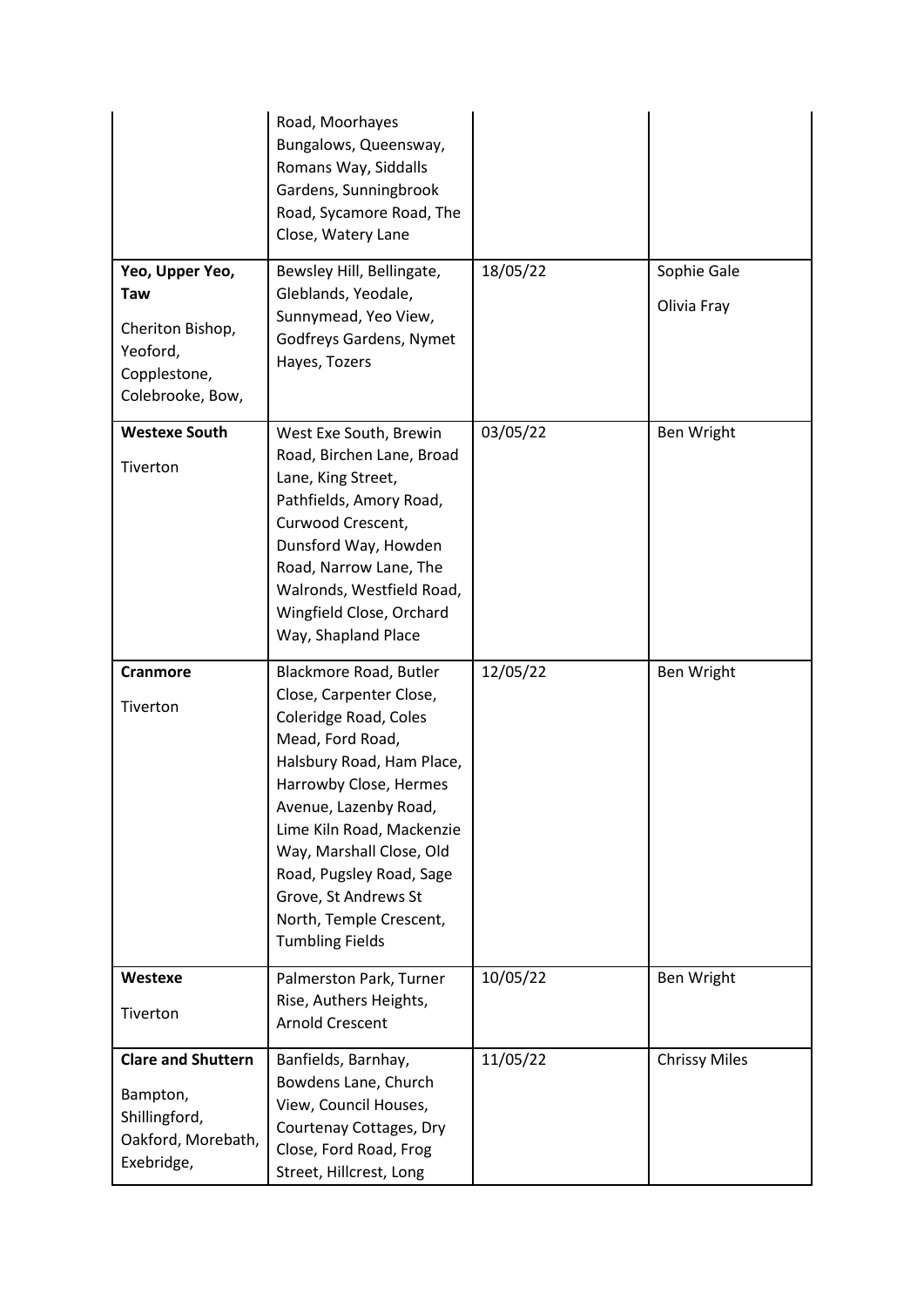| Stoodleigh,<br>Templeton,<br>Washfield,<br>Loxbeare,<br>Shillingford                                                    | Mead, Market Close,<br>Meadow View,<br>Mousebeare, River View,<br>School Close, South<br>Molton Road, Town Mead,<br>Valley View, West Street                                                                                                                                                              |          |                      |
|-------------------------------------------------------------------------------------------------------------------------|-----------------------------------------------------------------------------------------------------------------------------------------------------------------------------------------------------------------------------------------------------------------------------------------------------------|----------|----------------------|
| Taw, Taw Vale<br>Chawleigh, Lapford,<br>Nymet Rowland,<br>Wembworthy,<br>Coldridge, Zeal<br>Monachorum,<br>Down St Mary | Allington Terrace, Barris,<br>Bells Close, Butts Close,<br>Cleveland, Coronation<br>Villas, Eastern Road,<br>Frogberry Cross, Higher<br>Ley, Little Meadow,<br>Moorland View, Orchard<br>Close, Prospect Way,<br>Southside, Southside the<br>Green, Sunny Court,<br>Glebelands, Western<br>Road, Westgate | 26/05/22 | Sophie Gale          |
| Canonsleigh<br>Sampford Peverell,<br>Huntsham,<br>Burlescombe,<br>Hockworthy,<br>Westleigh,<br>Holcombe Rogus           | Beaufort Close, Boobery,<br>Council Houses, Oakridge,<br>Paddock Cottages, Park<br>Bungalows, Richmond<br>Close, Riverside<br>Bungalows, South View,<br><b>Whitebrook Terrace</b>                                                                                                                         | 19/05/22 | <b>Chrissy Miles</b> |
| Way, Sandford and<br><b>Creedy</b><br>Morchard Bishop,<br>Blackdog,<br>Pennymoor,<br>Poughill,<br>Nomansland            | Brady Close, Broadclose,<br>Church Street, Crofts<br>Estate, Dartmoor View,<br>Exmoor View, Greenaway,<br>Leaveacre, Meadowside<br>Road, Snows Estate, St<br>Swithins Gardens, East<br>End, Meadowside Villas,<br>Moor View, The<br><b>Bungalows</b>                                                      | 31/05/22 | Zoe Burgess          |
| Newbrooke, Way<br>Newton St Cyres,<br>Shobrooke,<br>Cheriton Fitzpaine                                                  | Court Orchard, New<br>Estate, School Close,<br>Shuttern Close, Silver Way,<br>Hilcrest, Tytheing Close,<br>Landboat View, Wordland<br>Cross                                                                                                                                                               | 25/05/22 | Olivia Fray          |
| <b>Upper Culm</b>                                                                                                       | Churchills, Eastlands,<br>Great Meadow, Hackpen<br>View, Harts Row, Hunters                                                                                                                                                                                                                               | 20/04/22 | <b>Chrissy Miles</b> |